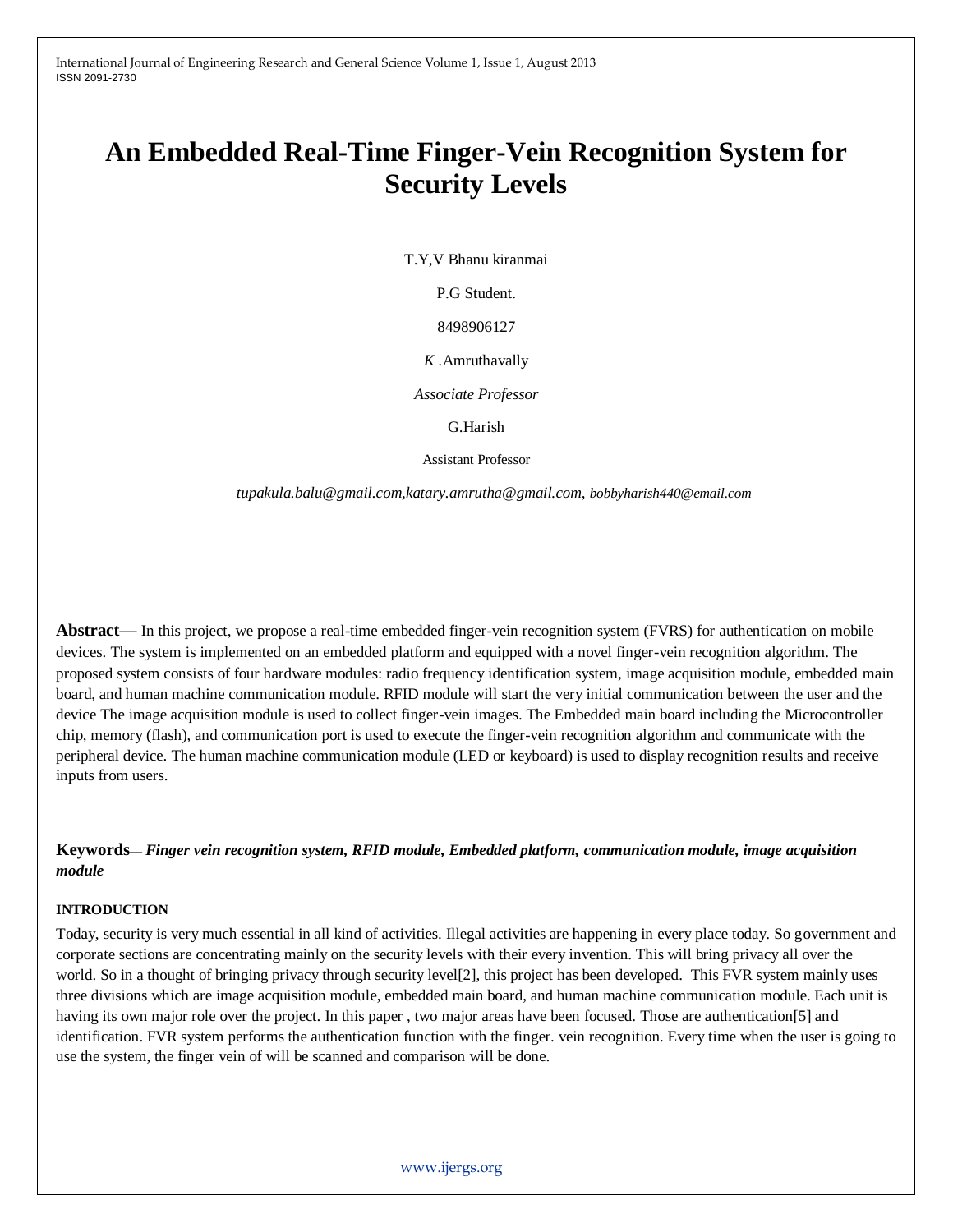Finger vein recognition is very effective when compared with pattern recognition, pin number security the other type of Biometric[1] security methods like finger print security, palm print security, image scanning and some recognition techniques. FVR system uses the vein scanning. As it is related to the biological factor, it is very difficult to change the vein information of a user. So, this system can provide more security[3] than any other security level. In this FVR system, we are focusing on high security[4] with RFID technology. Initially each and every user will be given with one RFID secret card. This will make an effective initial communication between the user and the device. This technique will make the device to extract the user information from its memory.



Figure 1 will illustrates this feature.



In FVR system, the RFID module is used to collect the user date base. With this system, an unique code will be generated for each and every user for storing the finger vein[9] details in the server. Here an active RFID technology is used for creating the secret signal. The encoded signal will be continuously transmitted by the card if it is in on state. This RFID will reduce the complexity of the image acquisition module. As the RFID have an unique signal it can store only one vein information. So authentication and identification will become soon. Because of these features the FVRS will be a faster recognition system.



**Figure 2:** *FVRS – ATM Recognition unit*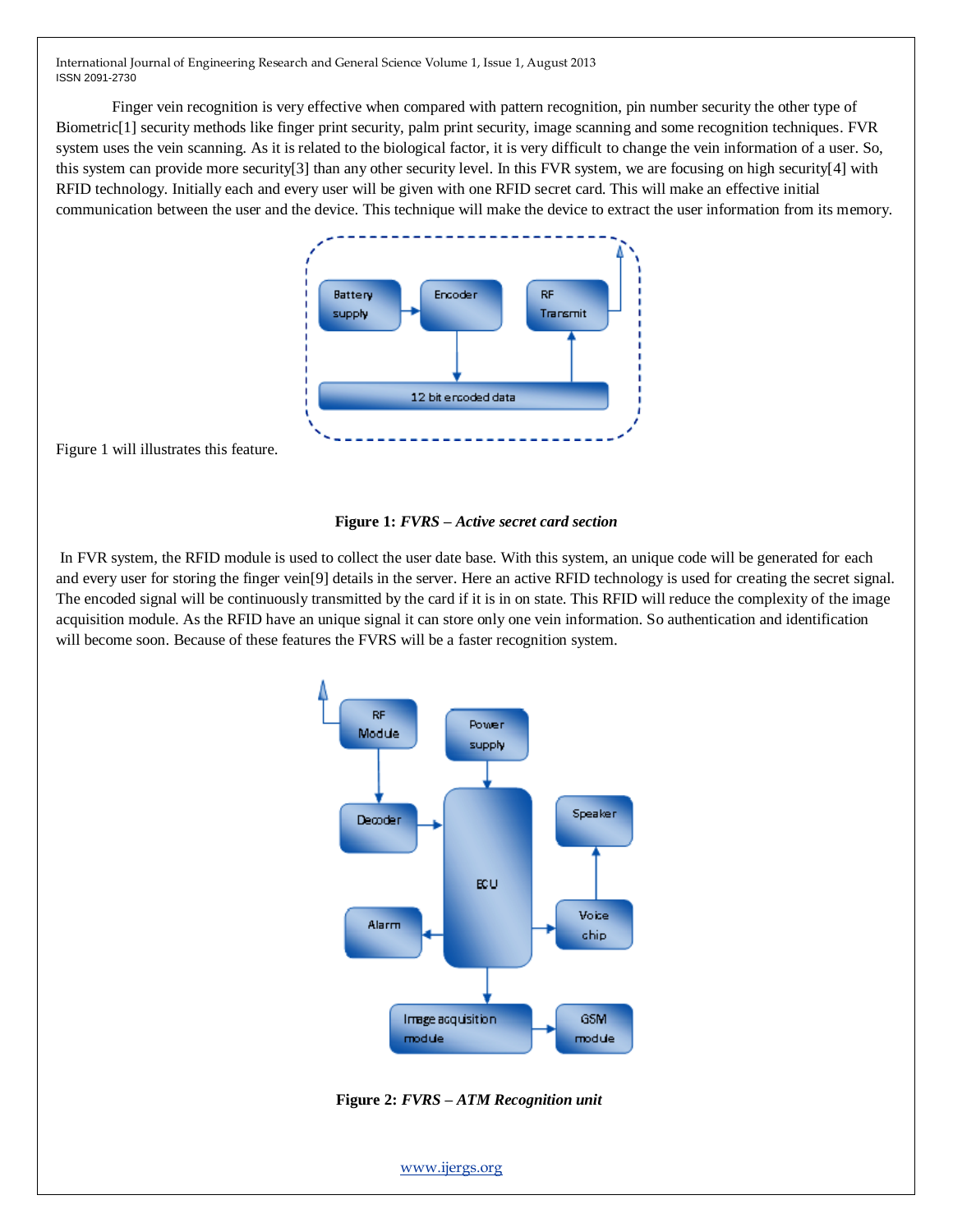In this section, RF receiver module is attached with the embedded control unit. This unit receives the secret digital data from the card and it will be given to the controller. In the FVRS recognition unit , vein images will be stored in the image acquisition module. If RF receiver receives any digital code, then automatically code verification will be done inside the embedded control unit. If the code is matched then an asynchronous command will be given to the image acquisition[10] module. Then the vein image comparison will be done inside the processor. If the image is matched then automatically the device will go to its working state.

To this ECU further we have interfaced a GSM module. With this module we can develop the password system. When any access has been there means automatically an intimation will be given to the controlling authority. The unit will send a password with this intimation. It will make a very effective security to the user. This password will be working for one time. It will play an effective authentication process. This mobile GSM communication module will not only send the intimation for authorise but also for unauthorised.

#### **DESIGN AND IMPLEMENTATION**

This project is implemented in an effective way to improve the security. Initially an active RF method is used to provide a basic security and to initialize the communication between the FVRS mobile device and the user. For a user single card will be provided. This card contains a digital data which will acts as a key to the image recognition unit. The FVRS – mobile recognition unit first checks the address bits from the transmitter section. If address is matched then the corresponding data signal will be passed to the controller unit. Through this method identification of the user will be implemented effectively. Now the controller unit will send a signal to the image acquisition unit to open the data base vein detail.

Image acquisition unit will process the user's vein image with the database image. This will work through different image processing techniques. For an easy identification alert system is also embedded in this unit. If any mismatch is found then automatically the ECU will alert the entire system continuously. At the same time intimation will be given to the users security number. This intimation is common for authentication. If anything happens in the FVRS - Mobile recognition unit, then the corresponding result will be transferred to the security number without any delay. If the vein image is matched in the image acquisition module then, a secret password will be send to the security number of the user. The user should enter the particular password for further accessing. This will bring more security to the user.

#### **OVERVIEW OF THE FVRS UNIT**

The FVRS – Mobile unit has the following important module section. Those are radio frequency identification system, image acquisition module, embedded main board, and human machine communication module. These sections which will play the important role.

In the existing method, there is a long list of available biometric patterns[8], and many such systems have been developed and implemented, including those for the face, iris, fingerprint, palmprint, hand shape, voice, signature, and gait. Notwithstanding this great and increasing variety of biometrics patterns, no biometric has yet been developed that is perfectly reliable or secure. For example, fingerprints and palm prints are usually frayed; voice, signatures, hand shapes and iris images are easily forged; face recognition can be made difficult by occlusions or face-lifts and biometrics, such as fingerprints and iris and face recognition, are susceptible to spoofing attacks, that is, the biometric identifiers can be copied and used to create artefacts that can deceive many currently available biometric devices.

In this Proposed FVRS – Mobile recognition unit, Finger vein[6] recognition unit is used. The finger-vein is a promising biometric pattern for personal identification in terms of its security and convenience. The vein is hidden inside the body and is mostly invisible to human eyes, so it is difficult to forge or steal. The non-invasive and contactless capture of finger-veins ensures both convenience and hygiene for the user, and is thus more acceptable. The finger-vein pattern[7] can only be taken from a live body. Therefore, it is a natural and convincing proof that the subject whose finger-vein is successfully captured is alive.

## **SYSTEM HARDWARE**

## **ARM Processor:**

The ARM7 family includes the ARM7TDMI, ARM7TDMI-S, ARM720T, and ARM7EJ-S processors. The ARM7TDMI core is the industry's most widely used 32-bit embedded RISC microprocessor solution. Optimized for cost and power-sensitive applications, the ARM7TDMI solution provides the low power consumption, small size, and high performance needed in portable, embedded applications. The ARM7TDMI core uses a three-stage pipeline to increase the flow of instructions to the processor. This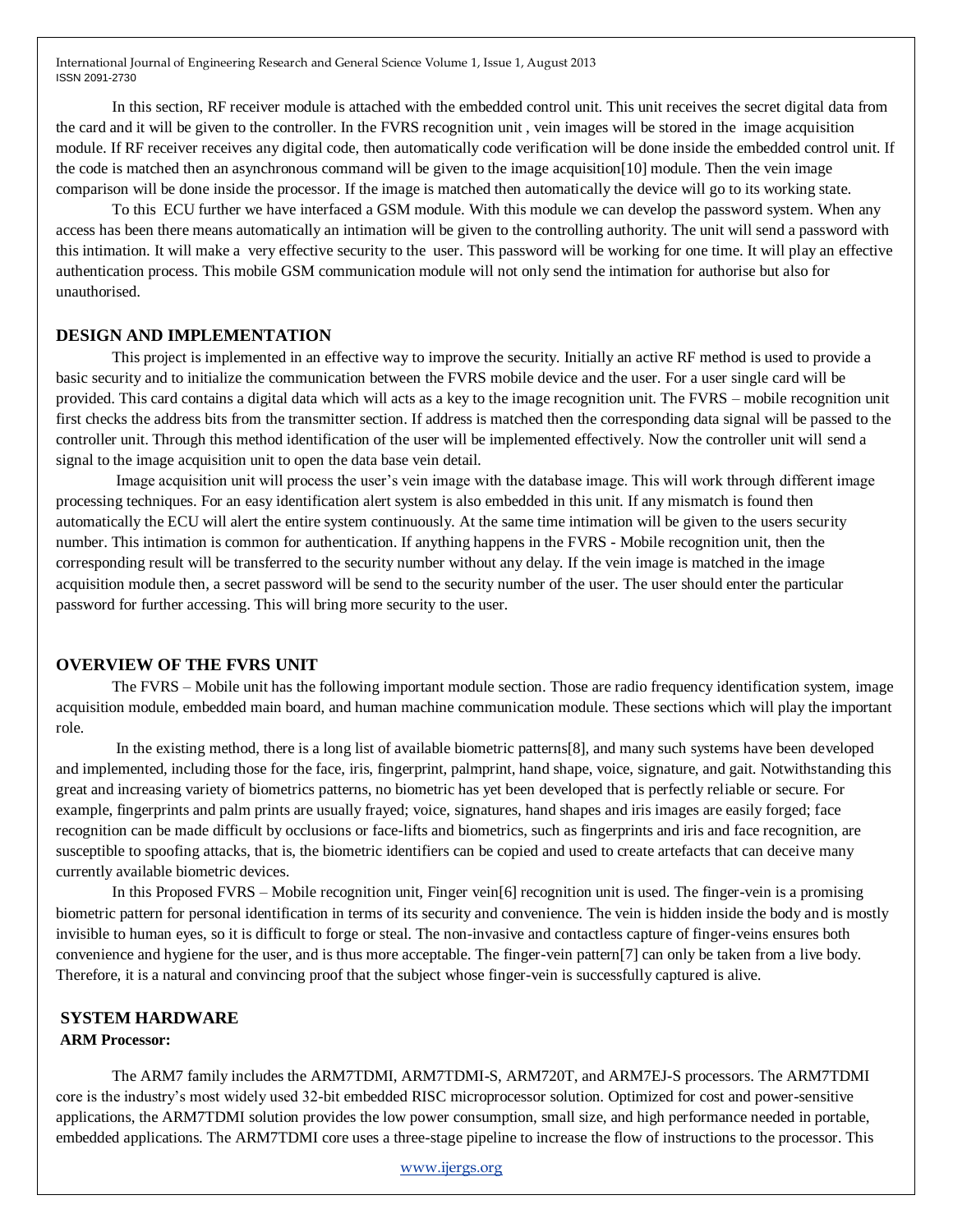allows multiple simultaneous operations to take place and continuous operation of the processing and memory systems. As the processor is having a high speed it is easy to make the communication between the RF module and the Image acquisition module

## **Operating modes**

The ARM7TDMI core has seven modes of operation:

- $\triangleright$  User mode is the usual program execution state
- $\triangleright$  Interrupt (IRQ) mode is used for general purpose interrupt handling
- Supervisor mode is a protected mode for the operating system
- Abort mode is entered after a data or instruction pre fetch abort. The interrupt setting of ARM supports the DHLS to response to the interrupt coming from the server section.

#### **Interrupt controller**

The Vectored Interrupt Controller (VIC) accepts all of the interrupt request inputs from the home server section and categorizes them as Fast Interrupt Request (FIQ), vectored Interrupt Request (IRQ), and non-vectored IRQ as defined by programmable settings. These interrupt settings will give aquick response to the RF decoder. So that address verification will be very faster and signal for image processing will be given to the image acquisition module.

## **Wireless communication:**

## **RF communication**:

**Radio Frequency**, any frequency within the electromagnetic spectrum associated with radio wave propagation. When an RF current is supplied to an antenna, an electromagnetic field is created that then is able to propagate through space. Many wireless technologies are based on RF field propagation

## **Transmitter:**

The TWS-434 extremely small, and are excellent for applications requiring short-range RF remote controls. The TWS-434 modules do not incorporate internal encoding. If simple control or status signals such as button presses or switch closures want to send, consider using an encoder and decoder IC set that takes care of all encoding, error checking, and decoding functions

The transmitter output is up to 8mW at 433.92MHz with a range of approximately 400 foot (open area) outdoors. Indoors, the range is approximately 200 foot, and will go through most walls.



**Figure 3:** *RF Transmitter*

## **RF receiver:**

RWS-434: The receiver also operates at 433.92MHz, and has a sensitivity of 3uV. The WS-434 receiver operates from 4.5 to 5.5 volts-DC, and has both linear and digital outputs.

A 0 volt to Vcc data output is available on pins. This output is normally used to drive a digital decoder IC or a microprocessor which is performing the data decoding. The receiver's output will only transition when valid data is present. In instances, when no carrier is present the output will remain low.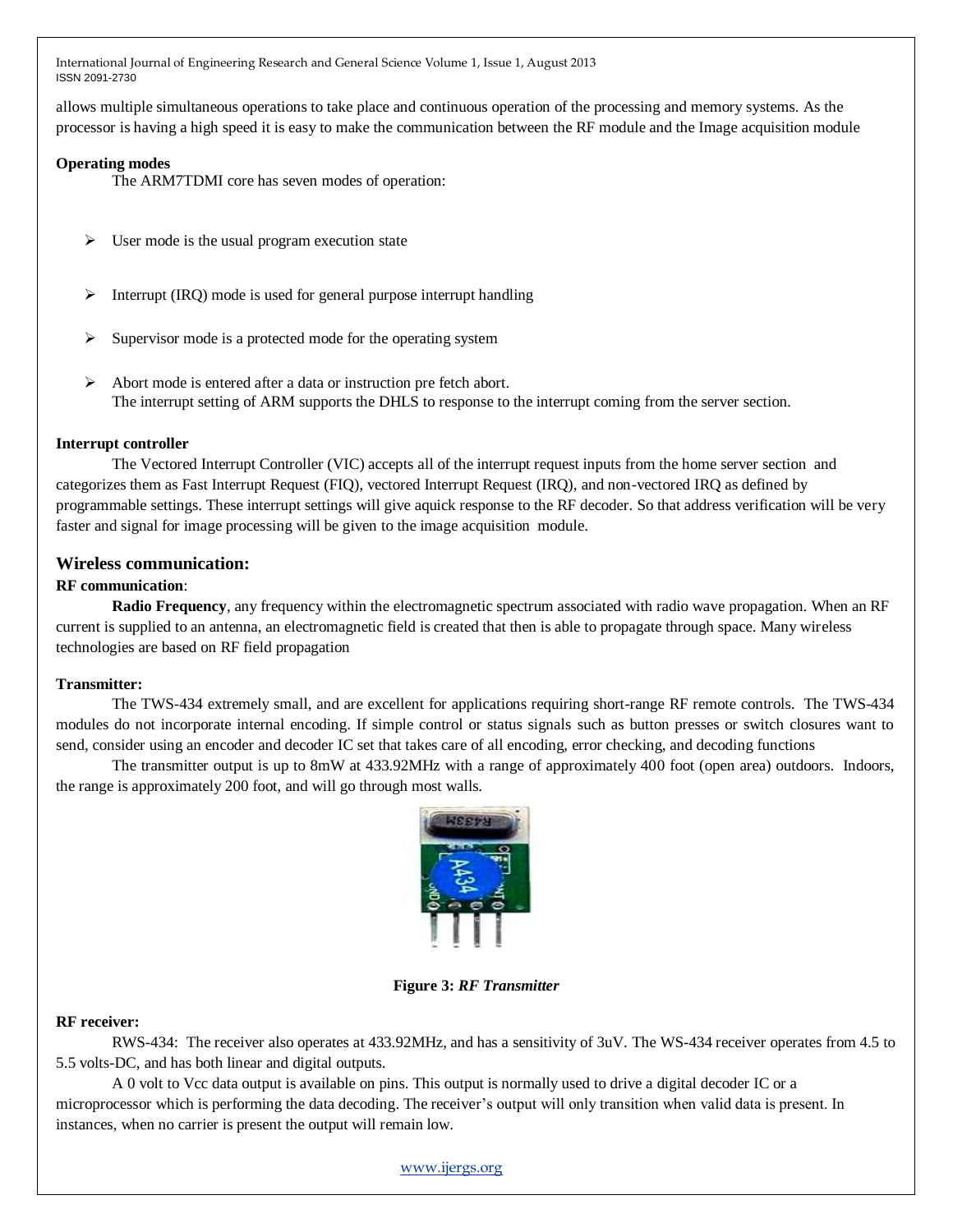The RWS-434 modules do not incorporate internal decoding. If you want to receive Simple control or status signals such as button presses or switch closes, you can use the encoder and decoder IC set described above. Decoders with momentary and latched outputs are available



**Figure 4:** *RF receiver*

## **GSM**

A GSM modem is a wireless modem that works with a GSM wireless network. Global system for mobile communication (GSM) is a globally accepted standard for digital cellular communication. GSM is the name of a standardization group established in 1982 to create a common European mobile telephone standard that would formulate specifications for a pan-European mobile cellular radio system operating at 900 MHz

GSM provides recommendations, not requirements. The GSM specifications define the functions and interface requirements in detail but do not address the hardware. The reason for this is to limit the designers as little as possible but still to make it possible for the operators to buy equipment from different suppliers. The GSM network is divided into three major systems: the switching system (SS), the base station system (BSS), and the operation and support system (OSS). The basic GSM network elements are shown in below *figure.*



**Figure 5:** *GSM network Topology*

GSM modems support an extended set of AT commands. These extended AT commands are defined in the GSM standards. With the extended AT commands, you can do things like:

- \* Reading, writing and deleting SMS messages.
- Sending SMS messages.
- $\triangleleft$  Monitoring the signal strength.
- Monitoring the charging status and charge level of the battery.
- $\triangle$  Reading, writing and searching phone book entries.

## **Sending the message :**

To send the SMS message, type the following command:

AT+CMGS="+31638740161" <ENTER>

Replace the above phone number with your own cell phone number. The modem will respond with:

> (Response from the modem)

You can now type the message text and send the message using the  $\langle \text{CTR} \rangle \langle \langle \text{Z} \rangle \rangle$  key combination: Hello World ! <CTRL-Z>

Here CTRL-Z is keyword for sending an sms through the mobile device.After some seconds the modem will respond with the message ID of the message, indicating that the message was sent correctly: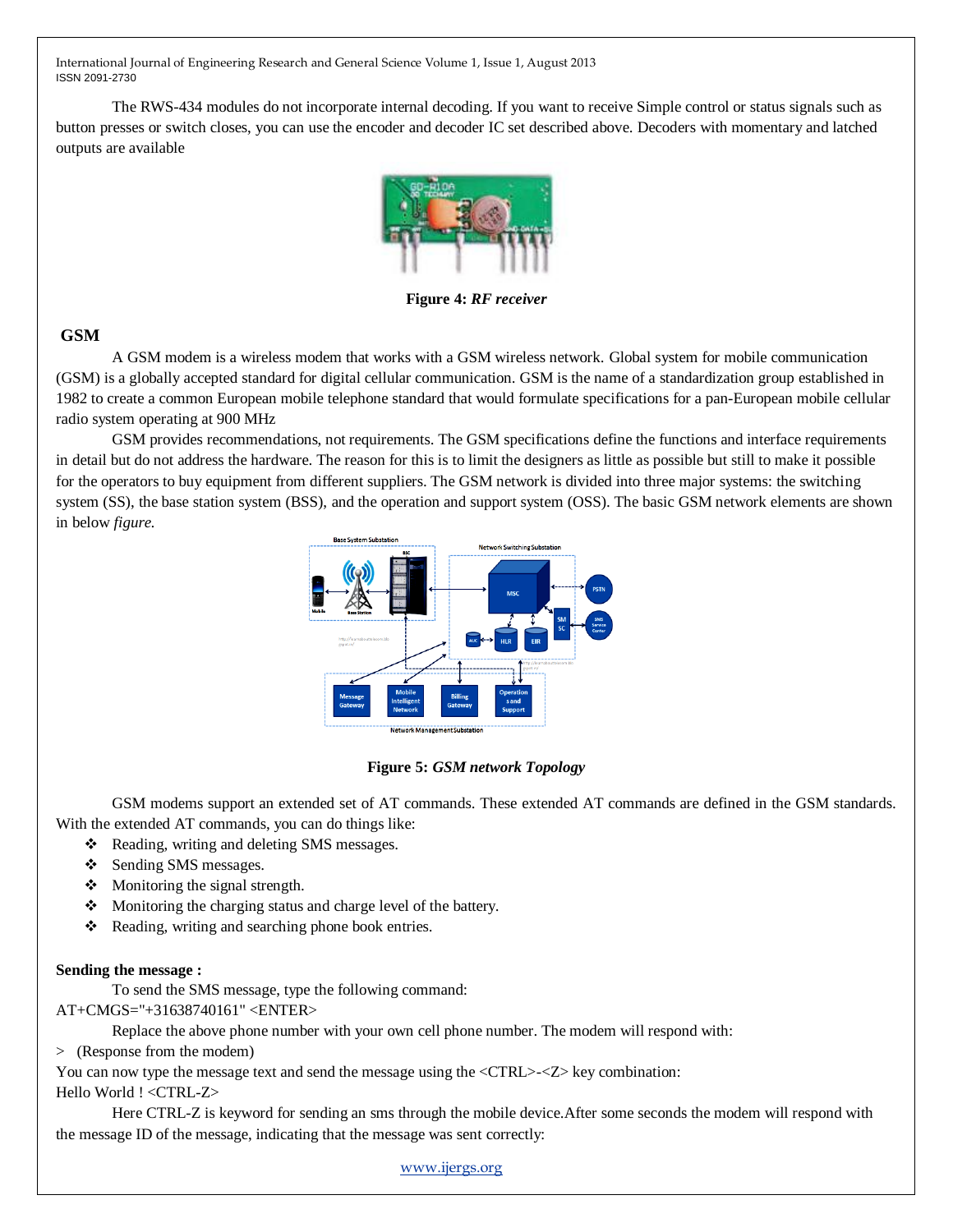$+CMGS$ : 62

## **IMAGE AQUISTION**

A [color model](http://en.wikipedia.org/wiki/Color_model) is an abstract mathematical model describing the way [colors](http://en.wikipedia.org/wiki/Color) can be represented as [tuples](http://en.wikipedia.org/wiki/Tuple) of numbers, typically as three or four values *color components* (e.g. [RGB](http://en.wikipedia.org/wiki/RGB_color_model) and [CMYK](http://en.wikipedia.org/wiki/CMYK_color_model) are color models). However, a color model with no associated mapping function to an [absolute color spacei](http://en.wikipedia.org/wiki/Absolute_color_space)s a more or less arbitrary color system with no connection to any globally understood system of color interpretation.

Adding a certain mapping function between the color model and a certain reference color space results in a definite "footprint" within the reference color space. This "footprint" is known as a [gamut,](http://en.wikipedia.org/wiki/Gamut) and, in combination with the color model, defines a new **color space**. For example, [Adobe RGB](http://en.wikipedia.org/wiki/Adobe_RGB_color_space) and [RGB](http://en.wikipedia.org/wiki/SRGB_color_space) are two different [absolute color spaces,](http://en.wikipedia.org/wiki/Absolute_color_space) both based on the RGB model.

In the most generic sense of the definition above, color spaces can be defined without the use of a color model. These spaces, such as [Pantone,](http://en.wikipedia.org/wiki/Pantone) are in effect a given set of names or numbers which are defined by the existence of a corresponding set of physical color swatches. This article focuses on the mathematical model concept.

## **RECOGNITION**

Applications range from tasks such as industrial [machine vision](http://en.wikipedia.org/wiki/Machine_vision) systems which, say, inspect bottles speeding by on a production line, to research into artificial intelligence and computers or robots that can comprehend the world around them. The computer vision and machine vision fields have significant overlap. Computer vision covers the core technology of automated image analysis which is used in many fields. Machine vision usually refers to a process of combining automated image analysis with other methods[12] and technologies to provide automated inspection and robot guidance in industrial applications.

As a scientific discipline, computer vision is concerned with the theory behind artificial systems that extract information from images. The image data can take many forms, such as video sequences, views from multiple cameras[11], or multi-dimensional



data from a medical scanner.

#### **Figure 6 :** *FVRS image process method*

## **WAVELET ANALYSIS**

The discrete wavelet transform (DWT) was developed to apply the wavelet transform to the digital world. Filter banks are used to approximate the behaviour of the continuous wavelet transform. The signal is decomposed with a high-pass filter and a lowpass filter. The coefficients of these filters are computed using mathematical analysis and made available to you.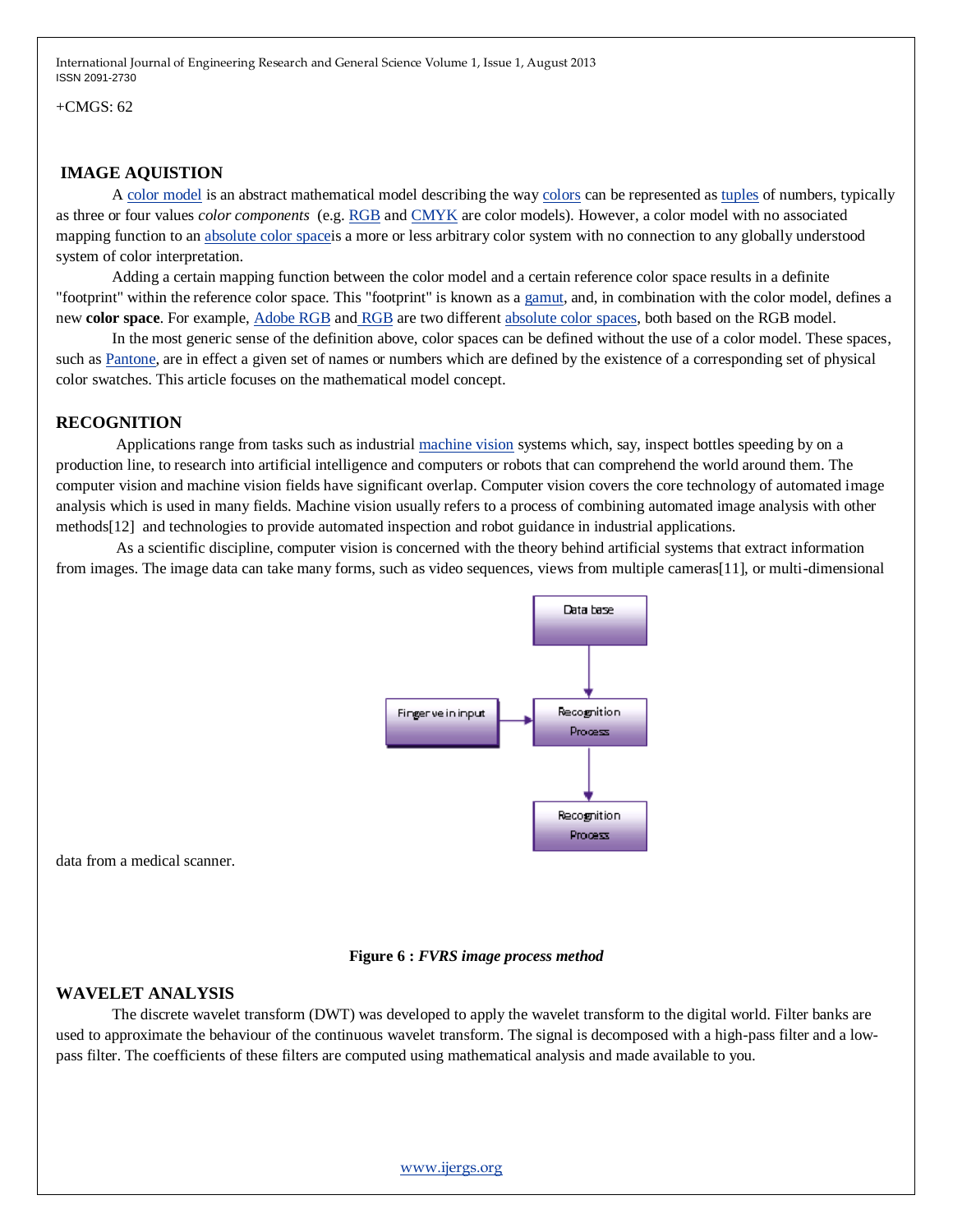

Where

- LPd: Low Pass Decomposition Filter
- ❖ HPd: High Pass Decomposition Filter
- LPr: Low Pass Reconstruction Filter
- HPr: High Pass Reconstruction Filter

#### **HAAR WAVELET ANALYSIS**

In mathematics, the **Haar wavelet** is a sequence of rescaled "square-shaped" functions which together form a [wavelet](http://en.wikipedia.org/wiki/Wavelet) family or basis. Wavelet analysis is similar to [Fourier analysis](http://en.wikipedia.org/wiki/Fourier_analysis) in that it allows a target function over an interval to be represented in terms of an [orthonormal](http://en.wikipedia.org/wiki/Orthonormal) function basis. The Haar sequence is now recognised as the first known wavelet basis and extensively used as a teaching example.

## **DESIGN FLOW**

The flow diagram of FVRS- Mobile unit is given below. It shows all the step by step function of finger vein recognition system. Initially the device will wait for an RF signal from the user to activate the communication between the embedded control unit and the image acquisition unit. Then the finger vein image of the user will be compared with the unique data base image. Then the authentication result will be send to the security number of the user.

Firstly initialize the image from the data base through the matlab then the image is resize to1/3 size for low noise image and go for histogram for the enhancement of the image and compare the image with user and database, if image is not compared then security number is get to the mobile, if image is compared then security number is get to the mobile through voice alert. According to the security number

The transaction of ATM is opened according to Bank name &Pin Number. After entering the pin number the transaction is being processed.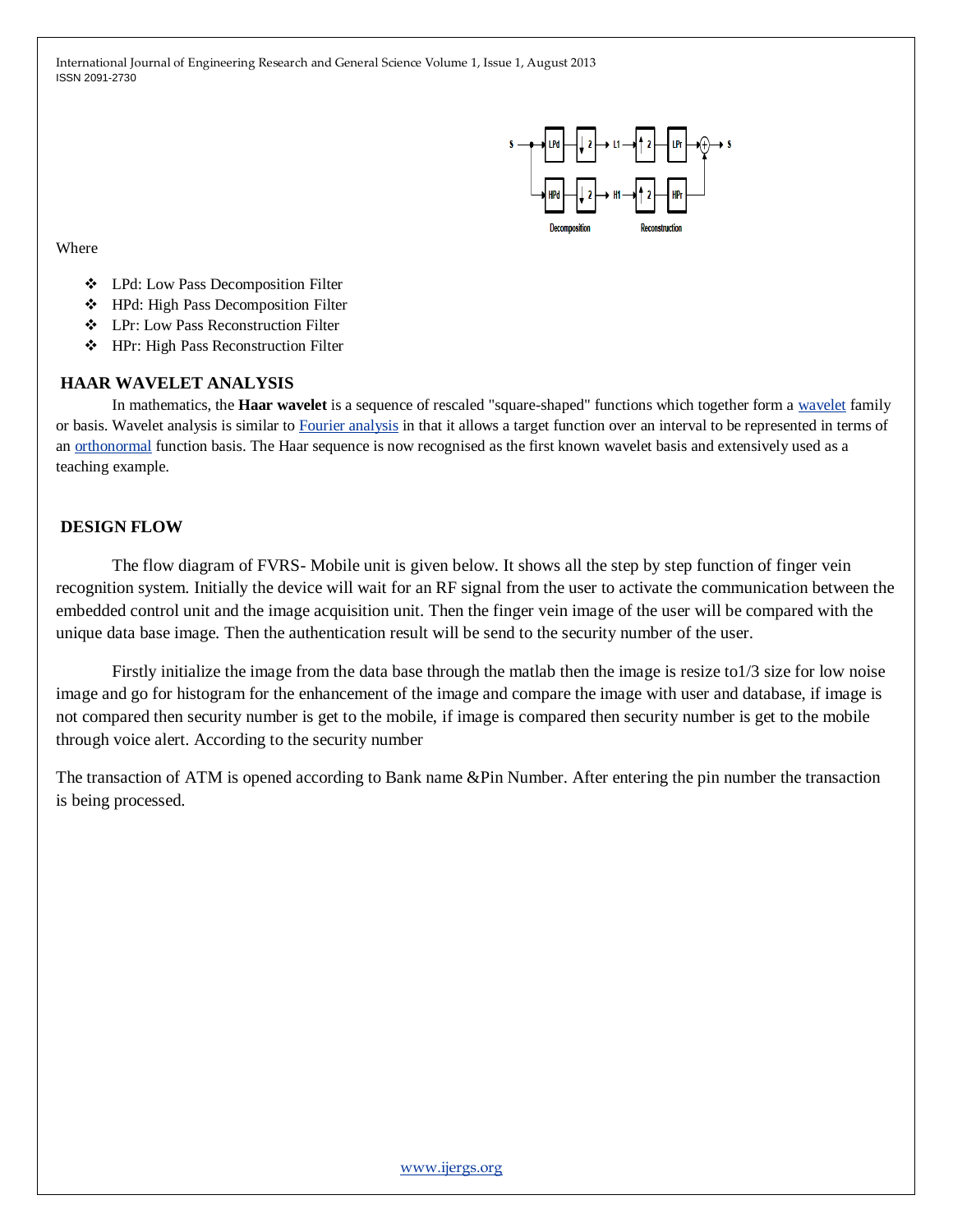

**Figure 3:** *Flow diagram of FVRS*

## **CONCLUSION**

Security is becoming essential in all kind of application. This project is implemented in a way to improve the security level. As the finger-vein is a promising biometric pattern for personal identification in terms of its security and convenience. Also the vein is hidden inside the body and is mostly invisible to human eyes, so it is difficult to forge or steal. The non-invasive and contactless